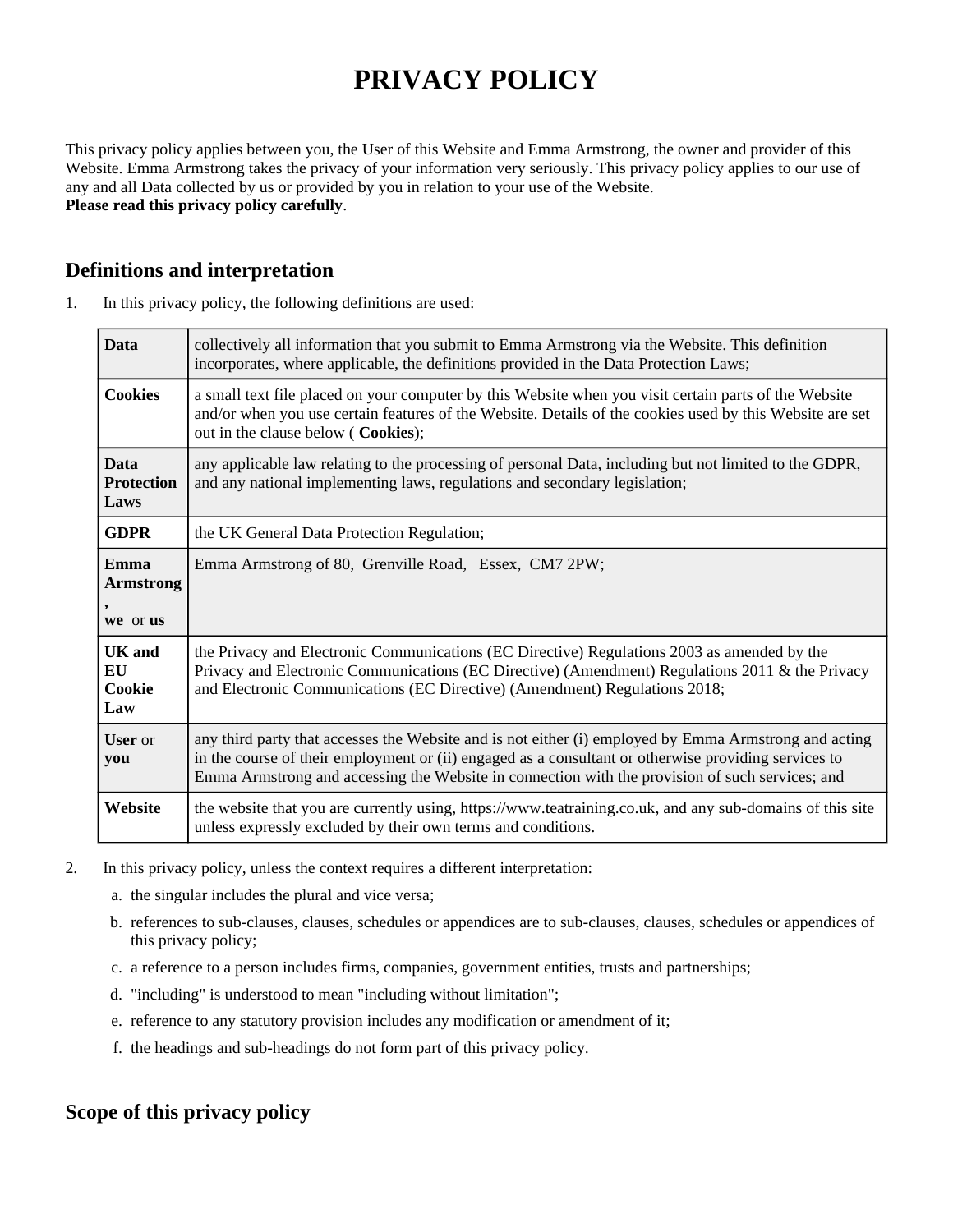- 3. This privacy policy applies only to the actions of Emma Armstrong and Users with respect to this Website. It does not extend to any websites that can be accessed from this Website including, but not limited to, any links we may provide to social media websites.
- 4. For purposes of the applicable Data Protection Laws, Emma Armstrong is the "data controller". This means that Emma Armstrong determines the purposes for which, and the manner in which, your Data is processed.

## **Data collected**

- 5. We may collect the following Data, which includes personal Data, from you:
	- a. name;
	- b. job title;
	- c. profession;
	- d. contact Information such as email addresses and telephone numbers;
	- e. demographic information such as postcode, preferences and interests;

in each case, in accordance with this privacy policy.

#### **How we collect Data**

- 6. We collect Data in the following ways:
	- a. data is given to us by you ; and
	- b. data is collected automatically.

## **Data that is given to us by you**

- 7. Emma Armstrong will collect your Data in a number of ways, for example:
	- a. when you contact us through the Website, by telephone, post, e-mail or through any other means;
	- b. when you register with us and set up an account to receive our products/services;
	- c. when you complete surveys that we use for research purposes (although you are not obliged to respond to them);
	- d. when you enter a competition or promotion through a social media channel;
	- e. when you make payments to us, through this Website or otherwise;
	- f. when you elect to receive marketing communications from us;
	- g. when you use our services;

in each case, in accordance with this privacy policy.

## **Data that is collected automatically**

- 8. To the extent that you access the Website, we will collect your Data automatically, for example:
	- a. we automatically collect some information about your visit to the Website. This information helps us to make improvements to Website content and navigation, and includes your IP address, the date, times and frequency with which you access the Website and the way you use and interact with its content.
	- b. we will collect your Data automatically via cookies, in line with the cookie settings on your browser. For more information about cookies, and how we use them on the Website, see the section below, headed "Cookies".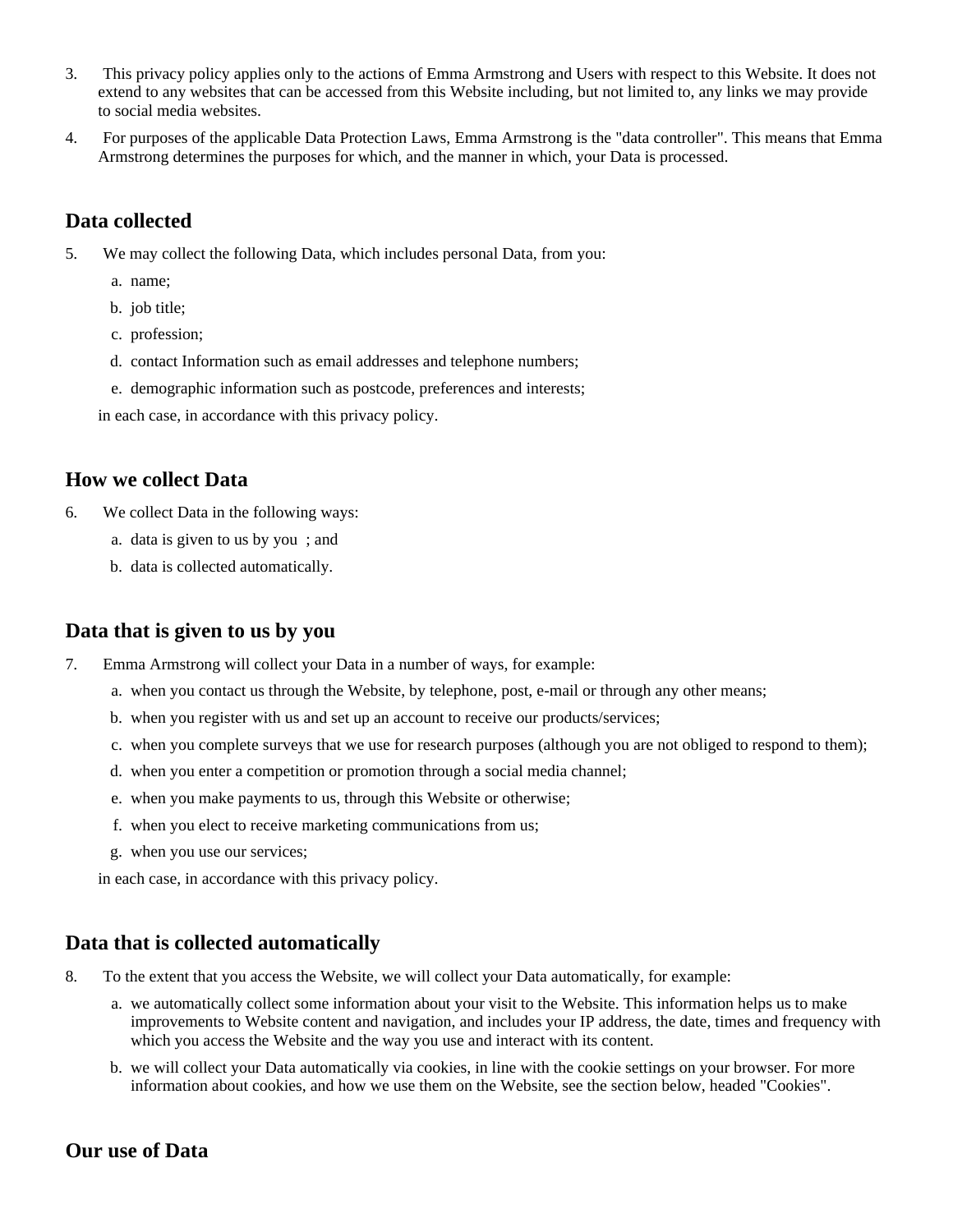- 9. Any or all of the above Data may be required by us from time to time in order to provide you with the best possible service and experience when using our Website. Specifically, Data may be used by us for the following reasons:
	- a. internal record keeping;
	- b. improvement of our products / services;
	- c. transmission by email of marketing materials that may be of interest to you;
	- d. contact for market research purposes which may be done using email, telephone, fax or mail. Such information may be used to customise or update the Website;

in each case, in accordance with this privacy policy.

- 10. We may use your Data for the above purposes if we deem it necessary to do so for our legitimate interests. If you are not satisfied with this, you have the right to object in certain circumstances (see the section headed "Your rights" below).
- 11. For the delivery of direct marketing to you via e-mail, we'll need your consent, whether via an opt-in or soft-opt-in:
	- a. soft opt-in consent is a specific type of consent which applies when you have previously engaged with us (for example, you contact us to ask us for more details about a particular product/service, and we are marketing similar products/services). Under "soft opt-in" consent, we will take your consent as given unless you opt-out.
	- b. for other types of e-marketing, we are required to obtain your explicit consent; that is, you need to take positive and affirmative action when consenting by, for example, checking a tick box that we'll provide.
	- c. if you are not satisfied about our approach to marketing, you have the right to withdraw consent at any time. To find out how to withdraw your consent, see the section headed "Your rights" below.
- 12. When you register with us and set up an account to receive our services, the legal basis for this processing is the performance of a contract between you and us and/or taking steps, at your request, to enter into such a contract.

### **Who we share Data with**

- 13. We may share your Data with the following groups of people for the following reasons:
	- a. our employees, agents and/or professional advisors to obtain advice from professional advisers when deemed appropriate and necessary;
	- b. relevant authorities to facilitate the detection of crime and or to safeguard all parties who use the services of T.E. A Services;

in each case, in accordance with this privacy policy.

## **Keeping Data secure**

- 14. We will use technical and organisational measures to safeguard your Data, for example:
	- a. access to your account is controlled by a password and a user name that is unique to you.
	- b. we store your Data on secure servers.
- 15. Technical and organisational measures include measures to deal with any suspected data breach. If you suspect any misuse or loss or unauthorised access to your Data, please let us know immediately by contacting us via this e-mail address: emmaarmstrongtraining@gmail.com.
- 16. If you want detailed information from Get Safe Online on how to protect your information and your computers and devices against fraud, identity theft, viruses and many other online problems, please visit www.getsafeonline.org. Get Safe Online is supported by HM Government and leading businesses.

#### **Data retention**

17. Unless a longer retention period is required or permitted by law, we will only hold your Data on our systems for the period necessary to fulfil the purposes outlined in this privacy policy or until you request that the Data be deleted.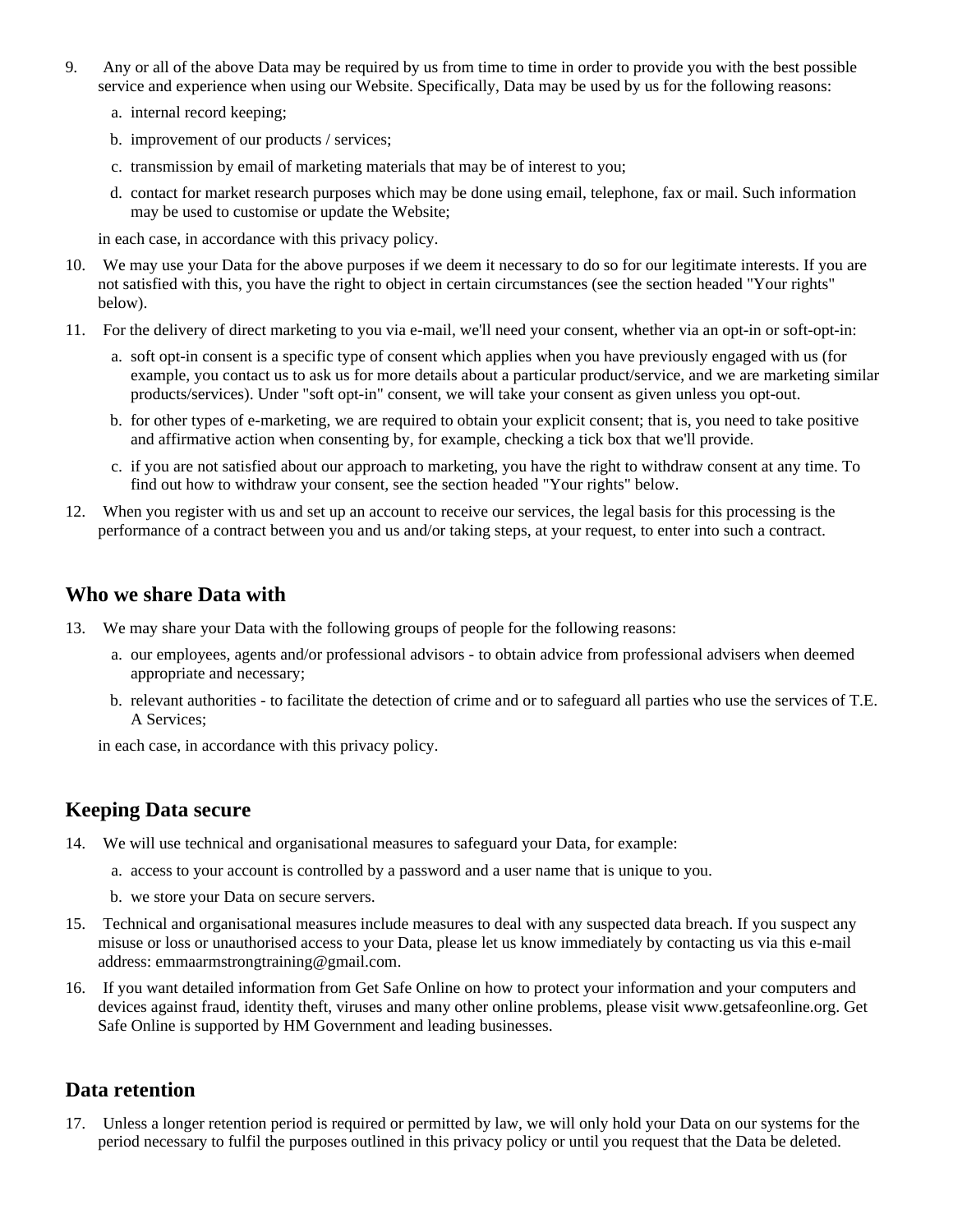18. Even if we delete your Data, it may persist on backup or archival media for legal, tax or regulatory purposes.

## **Your rights**

- 19. You have the following rights in relation to your Data:
	- a. **Right to access** the right to request (i) copies of the information we hold about you at any time, or (ii) that we modify, update or delete such information. If we provide you with access to the information we hold about you, we will not charge you for this, unless your request is "manifestly unfounded or excessive." Where we are legally permitted to do so, we may refuse your request. If we refuse your request, we will tell you the reasons why.
	- b. **Right to correct** the right to have your Data rectified if it is inaccurate or incomplete.
	- c. **Right to erase** the right to request that we delete or remove your Data from our systems.
	- d. **Right to restrict our use of your Data** the right to "block" us from using your Data or limit the way in which we can use it.
	- e. **Right to data portability** the right to request that we move, copy or transfer your Data.
	- f. **Right to object** the right to object to our use of your Data including where we use it for our legitimate interests.
- 20. To make enquiries, exercise any of your rights set out above, or withdraw your consent to the processing of your Data (where consent is our legal basis for processing your Data), please contact us via this e-mail address: emmaarmstrongtraining@gmail.com.
- 21. If you are not satisfied with the way a complaint you make in relation to your Data is handled by us, you may be able to refer your complaint to the relevant data protection authority. For the UK, this is the Information Commissioner's Office (ICO). The ICO's contact details can be found on their website at https://ico.org.uk/.
- 22. It is important that the Data we hold about you is accurate and current. Please keep us informed if your Data changes during the period for which we hold it.

#### **Links to other websites**

23. This Website may, from time to time, provide links to other websites. We have no control over such websites and are not responsible for the content of these websites. This privacy policy does not extend to your use of such websites. You are advised to read the privacy policy or statement of other websites prior to using them.

#### **Changes of business ownership and control**

- 24. Emma Armstrong may, from time to time, expand or reduce our business and this may involve the sale and/or the transfer of control of all or part of Emma Armstrong. Data provided by Users will, where it is relevant to any part of our business so transferred, be transferred along with that part and the new owner or newly controlling party will, under the terms of this privacy policy, be permitted to use the Data for the purposes for which it was originally supplied to us.
- 25. We may also disclose Data to a prospective purchaser of our business or any part of it.
- 26. In the above instances, we will take steps with the aim of ensuring your privacy is protected.

#### **Cookies**

- 27. This Website may place and access certain Cookies on your computer. Emma Armstrong uses Cookies to improve your experience of using the Website and to improve our range of services. Emma Armstrong has carefully chosen these Cookies and has taken steps to ensure that your privacy is protected and respected at all times.
- 28. All Cookies used by this Website are used in accordance with current UK and EU Cookie Law.
- 29. Before the Website places Cookies on your computer, you will be presented with a message bar requesting your consent to set those Cookies. By giving your consent to the placing of Cookies, you are enabling Emma Armstrong to provide a better experience and service to you. You may, if you wish, deny consent to the placing of Cookies; however certain features of the Website may not function fully or as intended.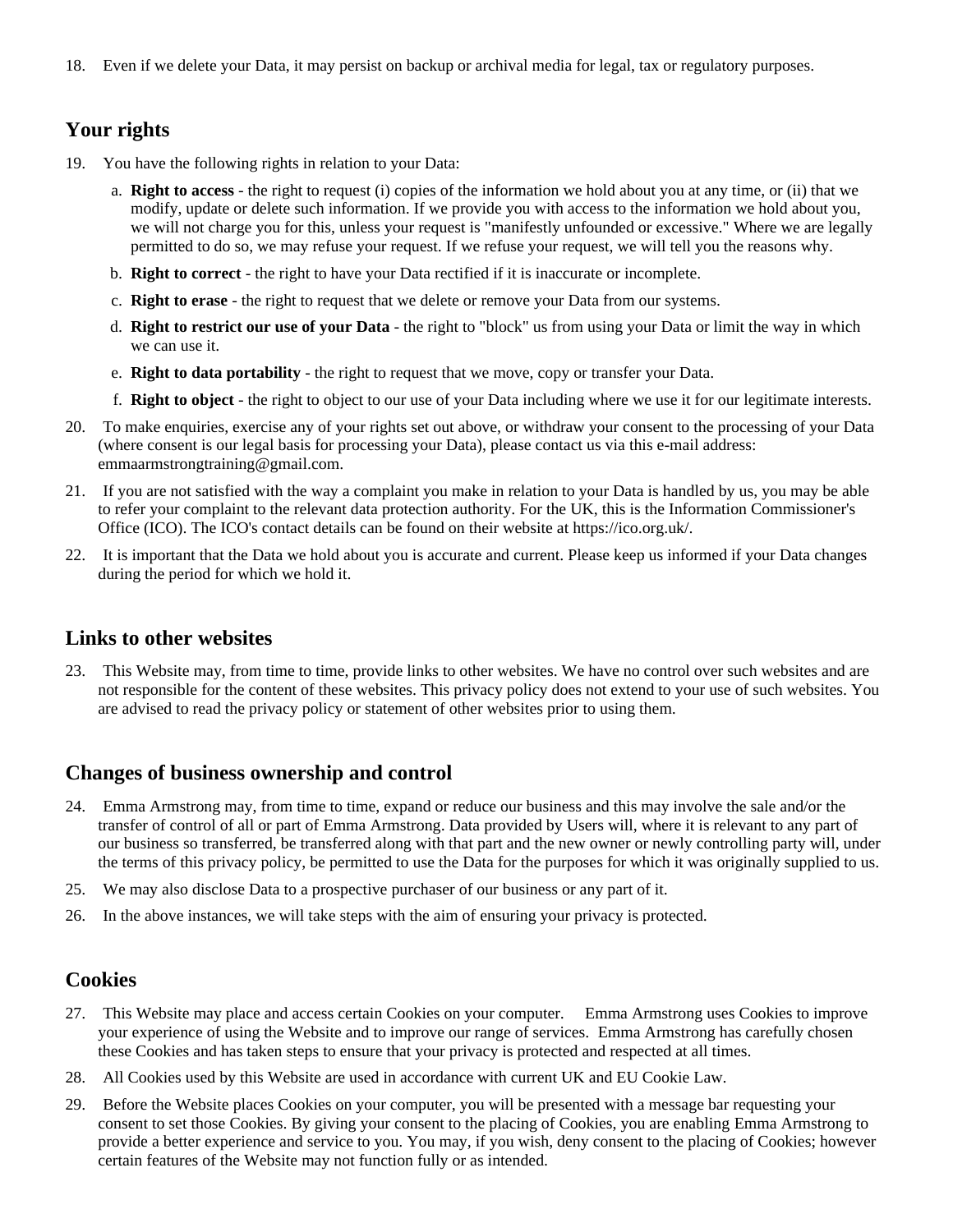30. This Website may place the following Cookies:

| <b>Type of Cookie</b>      | <b>Purpose</b>                                                                                                                                                                                                                 |
|----------------------------|--------------------------------------------------------------------------------------------------------------------------------------------------------------------------------------------------------------------------------|
| Strictly necessary cookies | These are cookies that are required for the operation of our website. They<br>include, for example, cookies that enable you to log into secure areas of our<br>website, use a shopping cart or make use of e-billing services. |

- 31. You can find a list of Cookies that we use in the Cookies Schedule.
- 32. You can choose to enable or disable Cookies in your internet browser. By default, most internet browsers accept Cookies but this can be changed. For further details, please consult the help menu in your internet browser.
- 33. You can choose to delete Cookies at any time; however you may lose any information that enables you to access the Website more quickly and efficiently including, but not limited to, personalisation settings.
- 34. It is recommended that you ensure that your internet browser is up-to-date and that you consult the help and guidance provided by the developer of your internet browser if you are unsure about adjusting your privacy settings.
- 35. For more information generally on cookies, including how to disable them, please refer to aboutcookies.org. You will also find details on how to delete cookies from your computer.

## **General**

- 36. You may not transfer any of your rights under this privacy policy to any other person. We may transfer our rights under this privacy policy where we reasonably believe your rights will not be affected.
- 37. If any court or competent authority finds that any provision of this privacy policy (or part of any provision) is invalid, illegal or unenforceable, that provision or part-provision will, to the extent required, be deemed to be deleted, and the validity and enforceability of the other provisions of this privacy policy will not be affected.
- 38. Unless otherwise agreed, no delay, act or omission by a party in exercising any right or remedy will be deemed a waiver of that, or any other, right or remedy.
- 39. This Agreement will be governed by and interpreted according to the law of England and Wales. All disputes arising under the Agreement will be subject to the exclusive jurisdiction of the English and Welsh courts.

## **Changes to this privacy policy**

40. Emma Armstrong reserves the right to change this privacy policy as we may deem necessary from time to time or as may be required by law. Any changes will be immediately posted on the Website and you are deemed to have accepted the terms of the privacy policy on your first use of the Website following the alterations.

You may contact Emma Armstrong by email at emmaarmstrongtraining $\omega$ gmail.com.

## **Attribution**

41. This privacy policy was created using a document from [Rocket Lawyer](https://www.rocketlawyer.com/gb/en/) (https://www.rocketlawyer.com/gb/en). **28 January 2021**